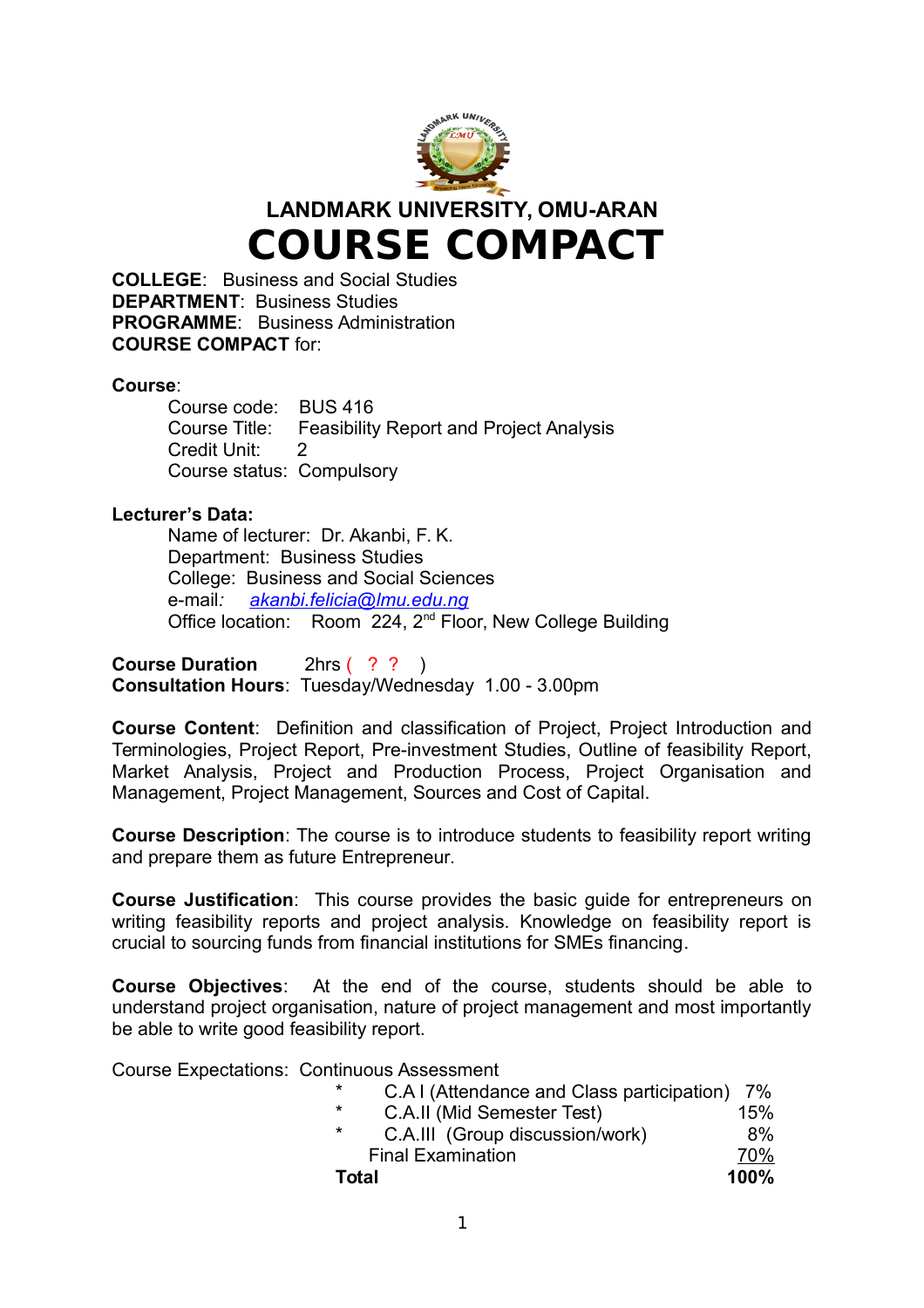**Course Delivery Strategies**: Lecture with the aid of Power Point, Videos and term paper presentation by students to give room for effective communication and interaction among students.

# **LECTURE CONTENT**

#### **Week 1**: Definition and Classification of Project **Objectives**:

At the end of the lecture, students should be able to;

- Understand the meaning of Business Project
- Identify types of Projects, Characteristics of Project, Project terminologies
- understand what makes a good project manager

### **Study Question**:

- **\*** Define a Project and explain the classification/characteristics of Project.
- \* What are the terminologies in project?
- \* What are the qualities of a good project manager?

### **Reading List**: -

1. Otokiti S. O. (2011). Feasibility Report : Analysis and Implementation. Pumark Nigeria Limited, Educational Publishers, Nigeria, Lagos.

2. A Guide to the Project Management Body of Knowledge. 3<sup>rd</sup> ed.p.cm ISBN 1-930699-45 (PMBOK Guide) Newtown Square, USA.

# **Week 2**: Project Report

### **Objectives**:

At the end of the lecture, students should be able to;

- understand the composition of Project report.
- identify those who prepare Project report
- know the categories of Consultants in respect of Project report

### **Study Question**:

- **\*** Identify with examples the composition of Project report
- \* List and explain the categories of consultants available.

### **Reading List**:

Otokiti, S. O. (2009). Feasibility Report: Analysis and Implementation, Pumark Nigeria Limited, Educational Publishers, Nigeria, Lagos.

### Week 3: Pre-investment Study

#### **Objectives**:

At the end of the lecture, students should be able to;

- understand what pre-investment/pre-feasibility study is.
- differentiate between pre-investment and feasibility study

#### **Study Question**:

\* Explain your understanding of Pre-investment study with vivid example. **Reading List**:

Otokiti, S. O. (2009). Feasibility Report: Analysis and Implementation, Pumark Nigeria Limited, Educational Publishers, Nigeria, Lagos.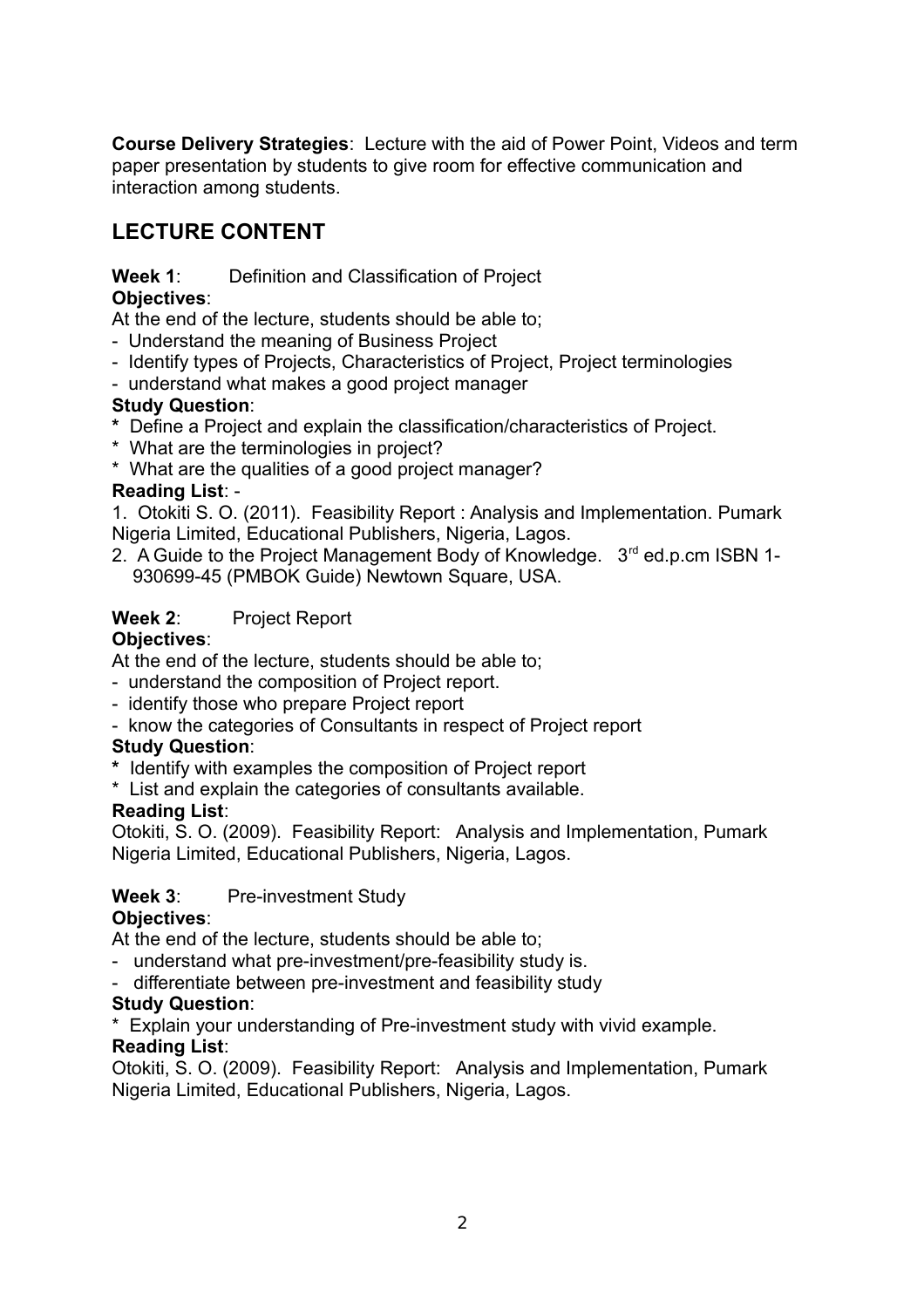# **Week 4**: Nature of Feasibility Report

# **Objectives**:

At the end of the lecture, students should be able to;

- Have good understanding of what Feasibility report entails.
- understand how to write good feasibility report having known its content

# **Study Question**:

- **\*** What is your understanding of Feasibility report?
- \* Prepare a sample feasibility report on a project of your choice.

### **Reading List**:

Otokiti, S. O. (2009). Feasibility Report: Analysis and Implementation, Pumark Nigeria Limited, Educational Publishers, Nigeria, Lagos.

Week 5 Revision and C A 1

# **Week 6**: Market Analysis

# **Objectives**:

At the end of the lecture, students should be able to understand;

- The Product or the Market
- Demand Analysis and Demand Forecasting
- Market Segmentation and Planning
- Demand and Supply relationship
- how to conduct Market Survey

# **Study Question**:

- **\*** What is the relationship between demand and demand forecasting?
- \* Discuss Market Segmentation and Planning
- \* What are the procedures in conducting Market Survey?

### **Reading List**:

Otokiti, S. O. (2009). Feasibility Report: Analysis and Implementation, Pumark Nigeria Limited, Educational Publishers, Nigeria, Lagos.

### **Week 7:** Project Organisation and Management

# **Objectives**:

At the end of the lecture, students should be able to understand;

- Project Management Framework
- Standard for Management of a Project
- Project Scope Management

### **Study Question**:

- \* Highlight the project management framework
- Describe the standard for management of a project
- What are the project scope management?

### **Reading List**:

- A Guide to the Project Management Body of Knowledge. 3<sup>rd</sup> ed.p.cm ISBN 1-930699-45 (PMBOK Guide) Newtown Square, USA